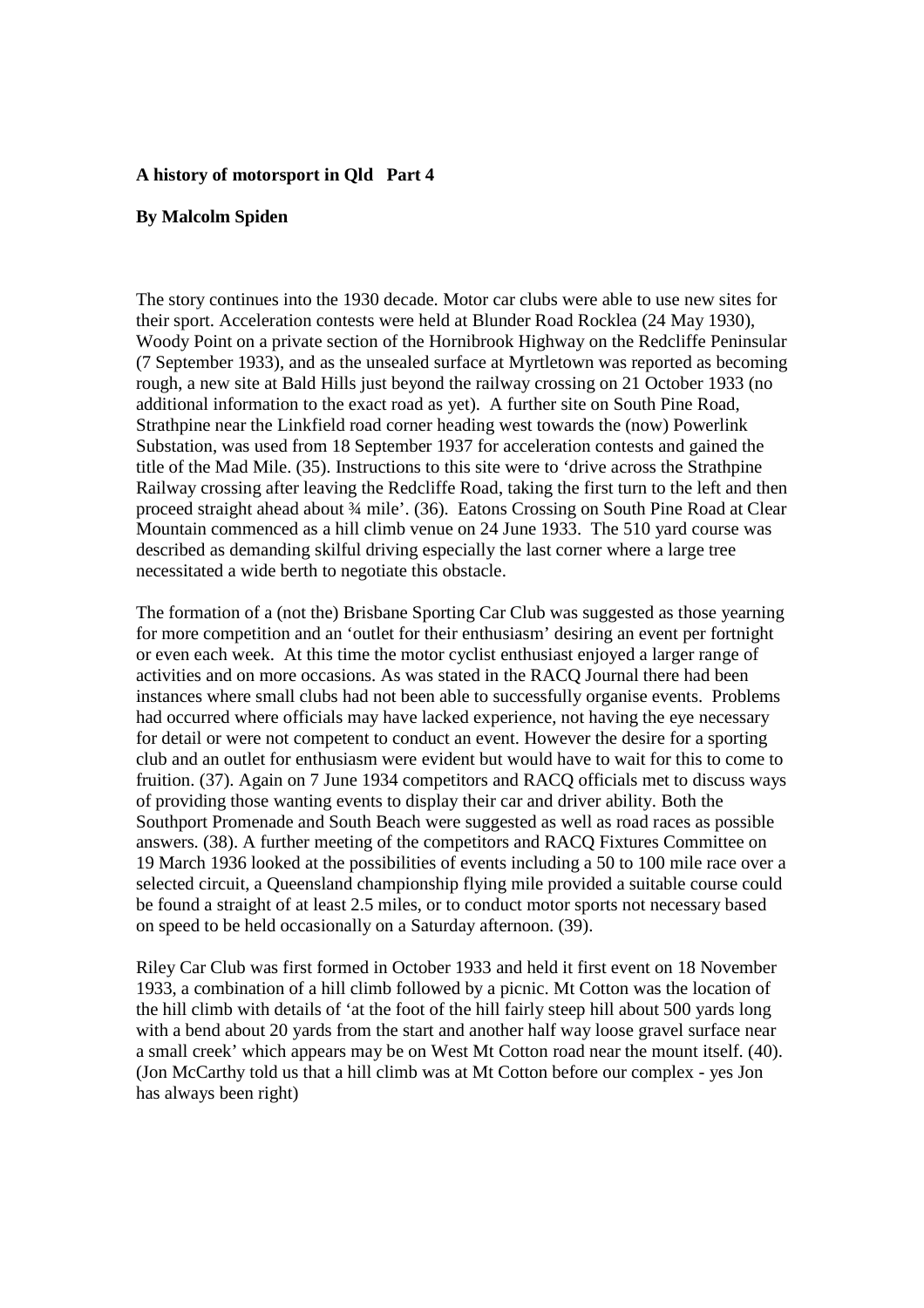The Brisbane City Council enabled the Whites Hill Reserve to be available as a new climb site from 16 November 1935 and was in use until 15 November 1953. Entry into the reserve was from Boundary Road Camp Hill opposite the Cruces and Capella Street corner. The course was originally 4/10 mile long which ascended to the kiosk at the summit. This site and course could still found up to the 1986 UBD, before the site being redeveloped into a sports field complex.

First Whites Hill event was held under the International Classes as per AIACR (Alliance Internationale des Automobile Clubs Reconnus) with the Australian Automobile Association being the Australian representative that covered the local motoring clubs, and thus the RACQ being the Queensland representative club on the national body. Classes were based on engine size as Class H 500ccs to 750ccs; G 750 to 1100; F 1100 to 1500; E 1500 to 2000; D 2000 to 3000; C over 3000 ccs. Records were established in class G by N.E.McIlwain (1934 MG Midget – 44.3 secs); Theo Treventhan (1926 Bugatti – 40.8); class D by R.B.Tibbets (1923 Bentley – 43.0); class C by Claude Barron (1927 Wensum Vauxhall – 39.5). On handicap class F went to John Pike (Austin 7 Manx Roadster) handicap  $6.3$  secs = nett time  $34.3$  secs; class D to Theo Trevethan (Bugatti "Berescia") handicap  $4.4$  = nett 36.6; class C to A.J. Lavarack (Crossley) handicap  $4.5$  = nett 38.7 secs. (41)

The closest event to the first road race in Queensland occurred on 1 August 1936 at Woody point. With the approval of the Redcliffe Council a high speed reliability contest was held on the Peninsula. The course (again on unsealed roads) commenced in Lilla Street into Oxley Ave, then Duffield Road, Ernest St, Albert St, Gayundah Esplanade and back to the start. As Alderman A.H. Langdon, the Mayor of Redcliffe, dropped the starting flag, each competitor was required to change a spark plug before commencing the first of 27 loops, as well as a pit stop during the event to change a wheel without assistance from other people. Drivers were required to maintain an average speed for their class. Class A (up to 1000 ccs engine capacity) were to maintain a 35 mph average, Class B (1000 to 2000 ccs) 39 mph and Class C (over 2000 ccs) 42 mph. Of the 26 who started the event 15 finished, with J.P. love (Alvis) being the victor ahead of S Butters (Willys 77) and Chas Whatmore (Riley) third. N. McIlwain finished in  $9<sup>th</sup>$  position in his MG Midget. (42). There is no evidence of a second event being held.

Until now all reliability trials and events had been conducted during the daylight hours. On Saturday evening and Sunday morning 14 & 15 November 1936 a night reliability trial with the start in Brisbane before venturing to Caboolture, then via Woodford, Kilcoy, Esk to Ipswich and return to Brisbane. Crews were to maintain an average different average speed during each of the 3 legs, the first to Caboolture, next to Ipswich and to Brisbane. Considering the headlight of the day and the state of development of the major roads this would have been an adventure. Of the12 who commenced the route, all completed the event with Claude Barron (Oldsmobile) winning from Chas Whatmore (Riley 99) and H. Kyne (Morris 12/4). (43)

In 1938 the Queensland Motor Sport Club (QMSC) was first formed as the RACQ focused more on assisting the stranded motorist. It was ultimately decided to form a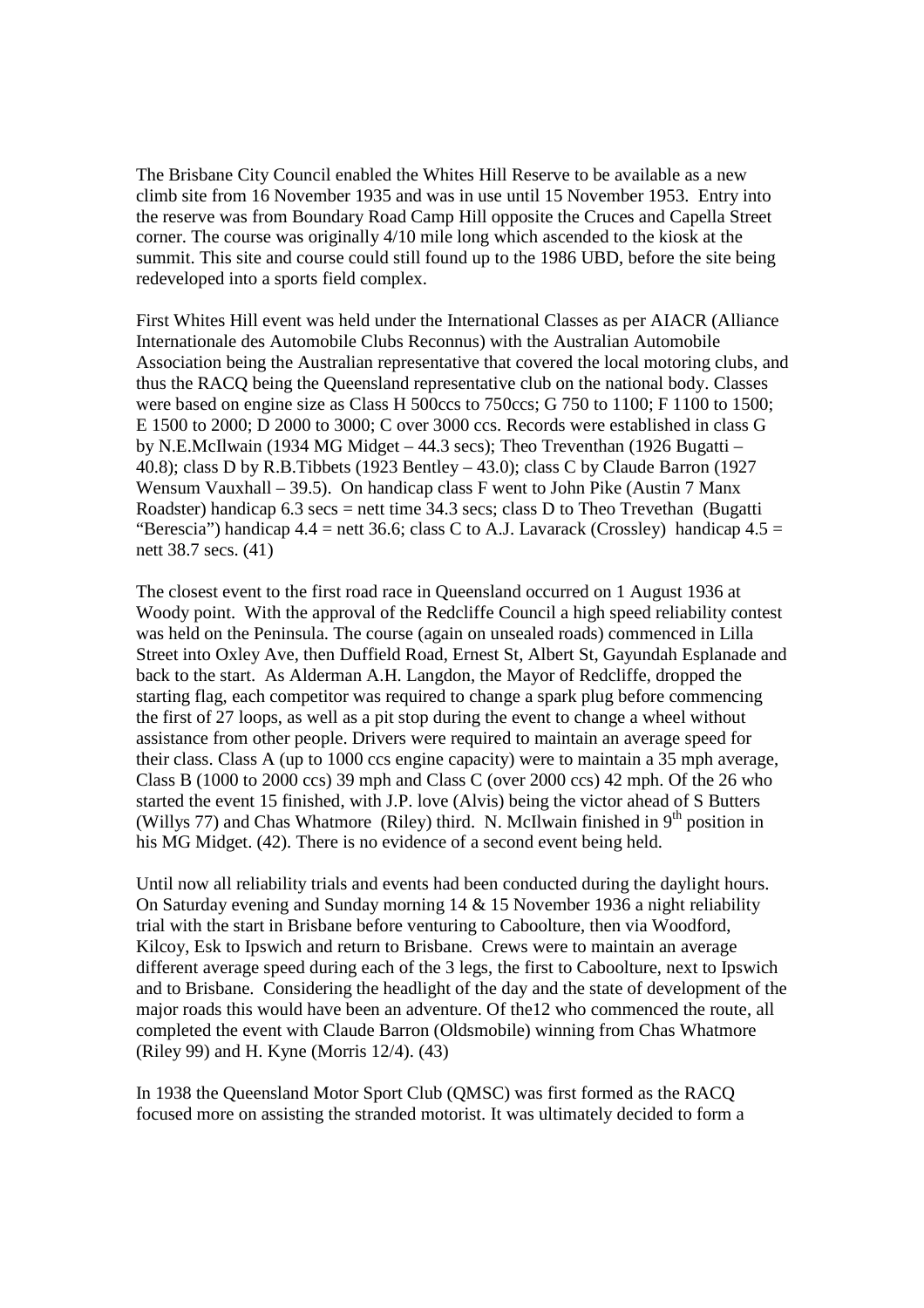separate club and a smaller body to run sporting events whose members all took an active interest in the sport and could do it much more effectively. The club received official AAA recognition and would organise events under AAA competition rules. (44) QMSC continued to provide events for members such as gymkhanas (now motorkhanas) at Rocklea showgrounds (tests of the day included such events as Flag Relay race, Potato race, Figure Eight, High Speed Reversing Lap Dash Test, Cigarette Lighting, or Balloon race) (45), trials, social events, with hill climbs at Whites Hill. On 5 August 1939, QMSC joined with the Auto Cycle Union under the High Speed Alliance, to organize motor cycle and motor car races on the old racecourse at Rosewood. A report states 'for some time Messes H.C.Collett and D. Boughen,Ipswich, have been engaged in converting the old Rosewood Racecourse into a high speed racing circuit'. The track (dirt surface) was about ¾ mile to the lap and 60 foot wide. (46) Instructions to the site were 'turn corner at Rosewood Police station'. (47). Further events were held on 30 September 1939, and 26 November 1939.

A 24 hour reliability trial was conducted on 24-25 September 1938 where 25 competitors left Wickham Terrace in Brisbane at 2pm travelled to Gympie via Petrie, Dayboro, Munt Mee, Woodford, Peachester, Beerwah, Landsborough, Maleny, Kenilworth, and Tuchekoi. That evening they returned to Brisbane by way of Eumundi, Nambour, Landsborough, Caboolture and Petrie. This was followed by a round trip via Kenmore, Ugly Gully, Mount Crosby, Ipswich, Marburg, Gatton, Toowoomba, Allora, Warwick, Stanthorpe, Legume, Wodenbong, Rathdowney and Beaudesert to return to Brisbane, a istance of 616 miles. The early morning run on the Darling Downs apparently was cold especially for those in open small roadsters. To make the event interesting, the crews were required to find 25 controls (3 were hidden, 19 secret, and 4 known locations). Keith Thallon (Vauxhall 14 tourer) lost fewer points than others and thus won the event with Ian Junner (Standard 10 tourer) next and G.F.G. Lee (Chevrolet coupe) third. A teams prize went to the Chryslers of V.Hallahan, Dr L. A. Little, and R. Uhlmann (with a loss of 76 points) from the team of Tallon, Chas Whatmore (Vauxhall 10 tourer) and David Munro (Chevrolet sedan with a loss of 77 points). (48)

It is interesting to see the record set at the acceleration contests especially those of the flying quarter mile. At Myrtletown, J. Macklehan in his Ford V/8 set a record of 81.82mph with an 11 second run during the 7 July 1934 event. Over the gavel surface at Strathpine, R. Uhlmann (1934 Chrysler sedan) raised that to 83.9 mph (10.77 secs) on 18 September 1937, followed by Chas Whatmore (88.45 mph in 10.13 secs) in his Ford V/8 roadster on 19 February 1938. Theo Trevethan held the class F record (1100 to 1500 ccs) in his Bugatti Brescia with a time of 12.5 secs for the flying quarter mile course. On 27 August 1938 Charles Cheetham (1292 ccs 1936 MG Magnette) lowered the class F record to 11.06 secs (equates to 81.37 mph) and was also the fastest under 2000 cc car on the day. Second fastest in class was F.H. See (MG Midget) with a 13.66 time. The newspaper reports state that the standing quarter mile contest was delayed as course officials marshaled hundreds of spectator vehicles travelling home up the course (49).

On 24 June 1939 Miles Hunter in the MG Magnette, acquired from the estate of C F Cheetham and tuned by the QMSC President Mr Vic Winders, set a new state speed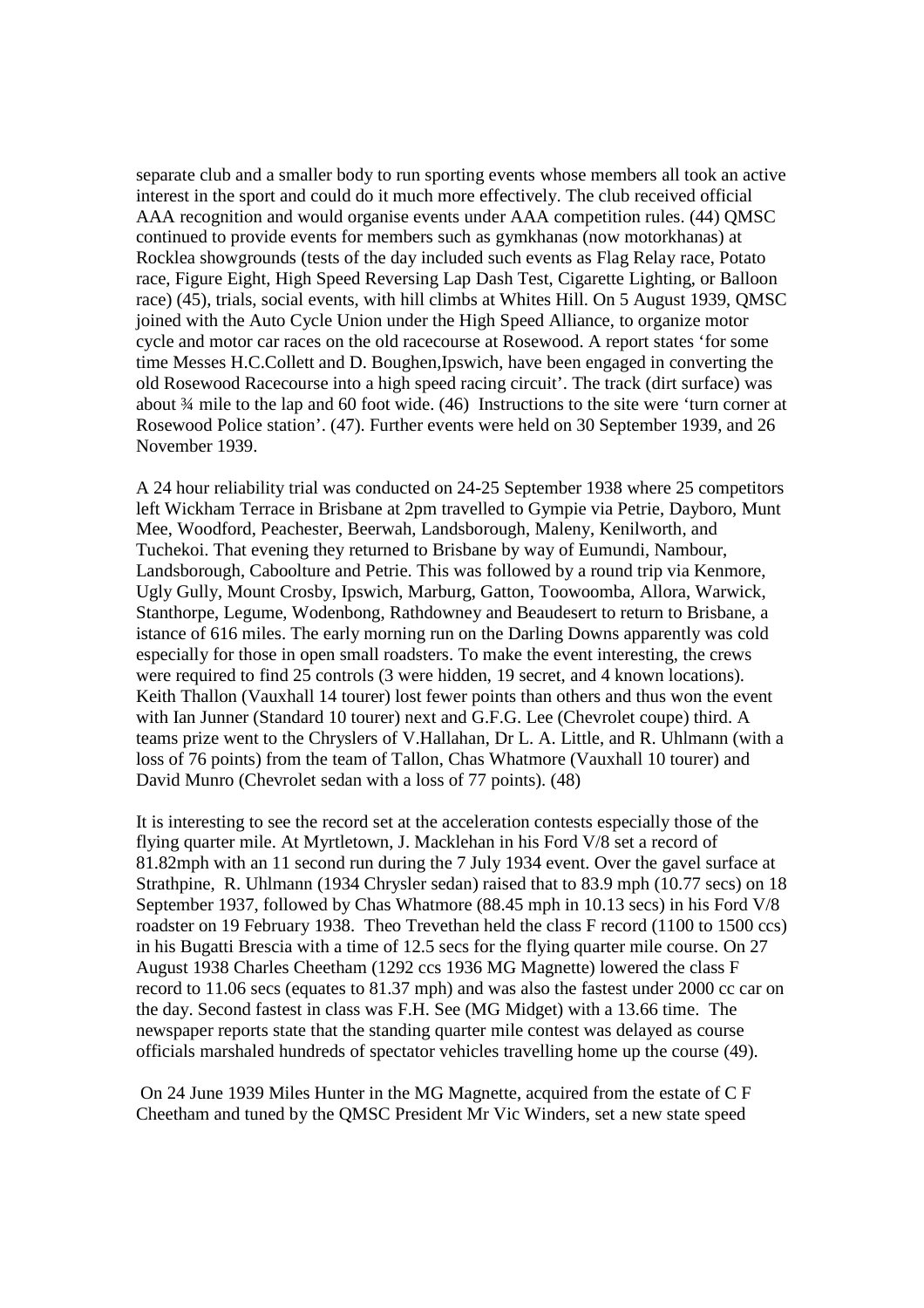record of 106.38 mph in 8.46 seconds. This was the first time the 100 mph was bettered in Queensland for the flying quarter mile, and reduced the standing quarter mile time set by Charles Cheetham from 20.04 to 19.83 secs. Miles also set the best time on handicap (8.46 less 1.3 to give a 7.16 time) for the day. (50). Miles Hunter was to be a founding member of the MG Car Club of Queensland and then President from 1956 – 59, as well as Clerk of Course for MG race meetings at the Strathpine race circuit post World War 2. (After some correspondence with Matthew Magilton from the MGCC Victoria, this MG Magnette is a NA vehicle and is believed to be in Sydney).

In 1938 it was announced that the 1942 AGP had been allocated to Queensland. Several locations were examined for their suitability at Southport, or Coolangatta as well as a site off the Redcliffe Road near the Old Gympie Road. The Coolangatta site was believed would be quite satisfactory excepting for the railway crossings, however as only one train passed during the afternoon it was felt the Commissioner for Railways would be willing to assist. (51). To prepare for the AGP it was proposed that two major events be staged. The first a 50 mile race around Southport with the course to start in Scarborough Street near Nerang Street then into Queen Street, High Street, Nind Street and back into Scarborough to complete a 2 mile lap. This event was to be named the 50 Mile Championship of Queensland and hoped to be held in October 1939. The second event, a Queensland Grand Prix would be then held for late October 1940. (52). This proposal was supported by the Southport Town Council and Southport Publicity Committee. However with an interview with the Commissioner of Police 'who was very considerate without being encouraging it was agreed that owing to the war conditions it would be better to defer further considerations on the proposal' (53). The heightening tensions in Europe negated any local entertainment considerations and these world events were to overtake these domestic plans.

New drivers who received regular acknowledgement in this decade: Miles Hunter, J.E. Pike; Chas Whatmore; N.E.McIlwain; Gordon Lee; A.B.Gillespie; Ian Morey, J.F.Barrow, Keith Thallon; K Thomson; E.A.Dolby; J. Mackierhan; David Paul Munro, T.F.Trevethan; G. Russell, R.S.Tibbits, S.V. Butters; E.T. Shepperds, C. Brodribb, Claude Barron, A.J.Laverack, H.E. Collett, K.T.E. Shersby, Frank Jost, Roy Bulcock, O (Snow) Sefton V. Trevethan, Cyril Anderson

New cars of this decade; Austin 7, Riley Nine, MG Midget, MG Magnette, Wolseley Hornet, Morris 8/40, Morris Minor, Willys 77, Bugatti Brescia, Bentley 3litre, Ford V8, Studebaker Vauxhall Wensum, Crossley

Events were programmed for1940 with a reliability trial on 18 February, Rosewood was to open in April, Ugly Gully (off Mt Crosby Road) hill climb was staged, however all activities would cease in 1940 as both fuel supplies and volunteers were needed for the various military forces.